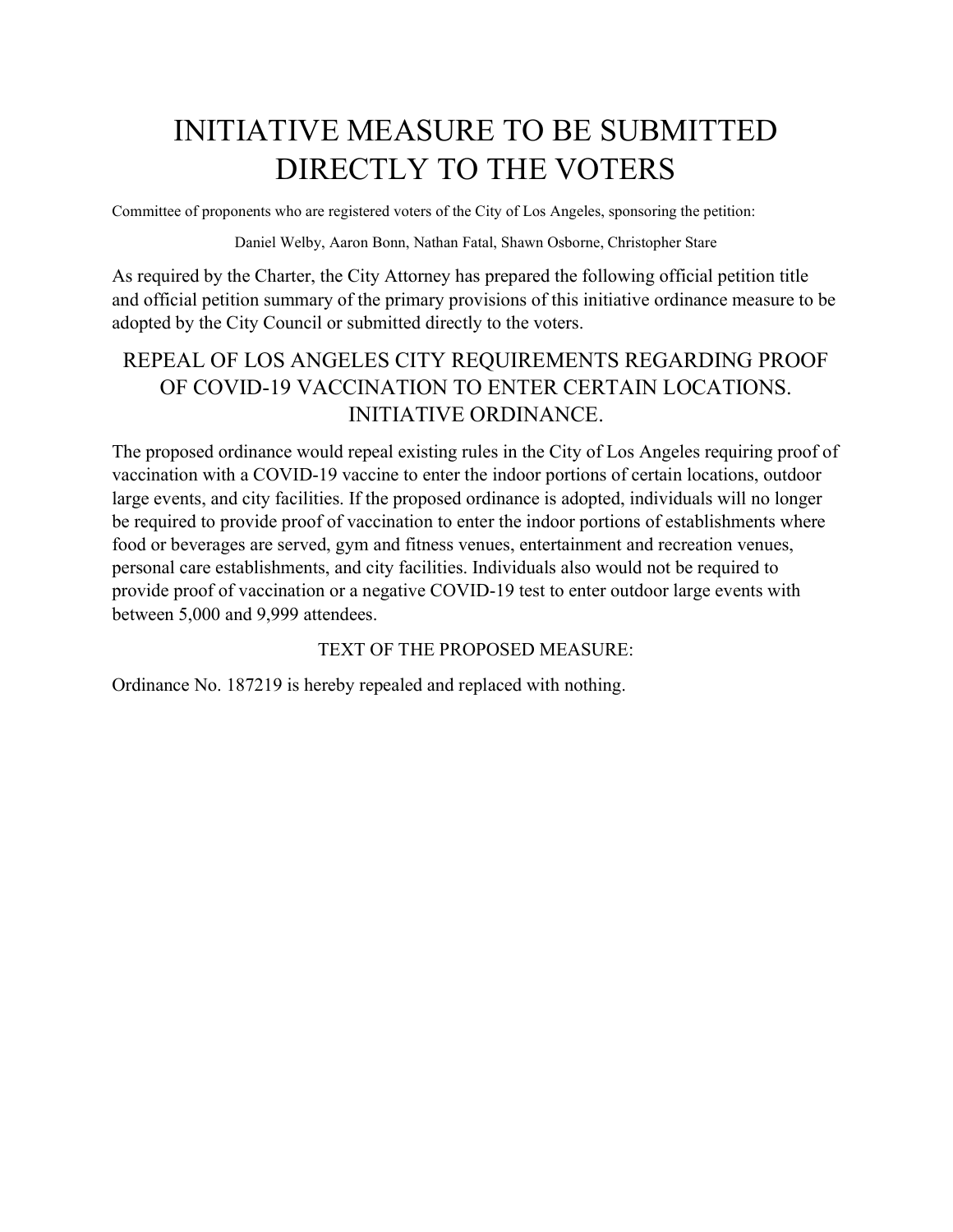#### NOTICE TO THE PUBLIC: YOU HAVE THE RIGHT TO SEE AN "OFFICIAL TOP FUNDERS" SHEET. THIS PETITION MAY BE CIRCULATED BY A PAID SIGNATURE GATHERER OR VOLUNTEER. YOU HAVE THE RIGHT TO ASK.

## Signers Must Be Registered Voters of the City of Los Angeles Use Pen Only — Please Print All Information Except for Signature

| SIG# | LN# | 1. Signature        | <b>Residence Address (No P.O. Box)</b> | <b>For Office Use</b><br>Only |
|------|-----|---------------------|----------------------------------------|-------------------------------|
|      |     | <b>Printed Name</b> | City<br>$\mathbf{Zip}$                 |                               |
|      |     | <b>Today's Date</b> | Birthdate*                             |                               |

| SIG# | LN# | 2. Signature        | <b>Residence Address (No P.O. Box)</b> | <b>For Office Use</b><br>Only |
|------|-----|---------------------|----------------------------------------|-------------------------------|
|      |     | <b>Printed Name</b> | <b>City</b><br>$\mathbf{Zip}$          |                               |
|      |     | <b>Today's Date</b> | Birthdate*                             |                               |

| SIG# | LN# | 3. Signature        | Residence Address (No P.O. Box) | <b>For Office Use</b><br>Only |
|------|-----|---------------------|---------------------------------|-------------------------------|
|      |     | <b>Printed Name</b> | <b>City</b><br>$\mathbf{Zip}$   |                               |
|      |     | <b>Today's Date</b> | Birthdate*                      |                               |

| SIG# | LN# | 4. Signature        | <b>Residence Address (No P.O. Box)</b> | <b>For Office Use</b><br>Only |
|------|-----|---------------------|----------------------------------------|-------------------------------|
|      |     | <b>Printed Name</b> | <b>City</b><br>$\mathbf{Zip}$          |                               |
|      |     | <b>Today's Date</b> | Birthdate*                             |                               |

\*Optional: Birth month and date may be used solely to facilitate the signature verification process.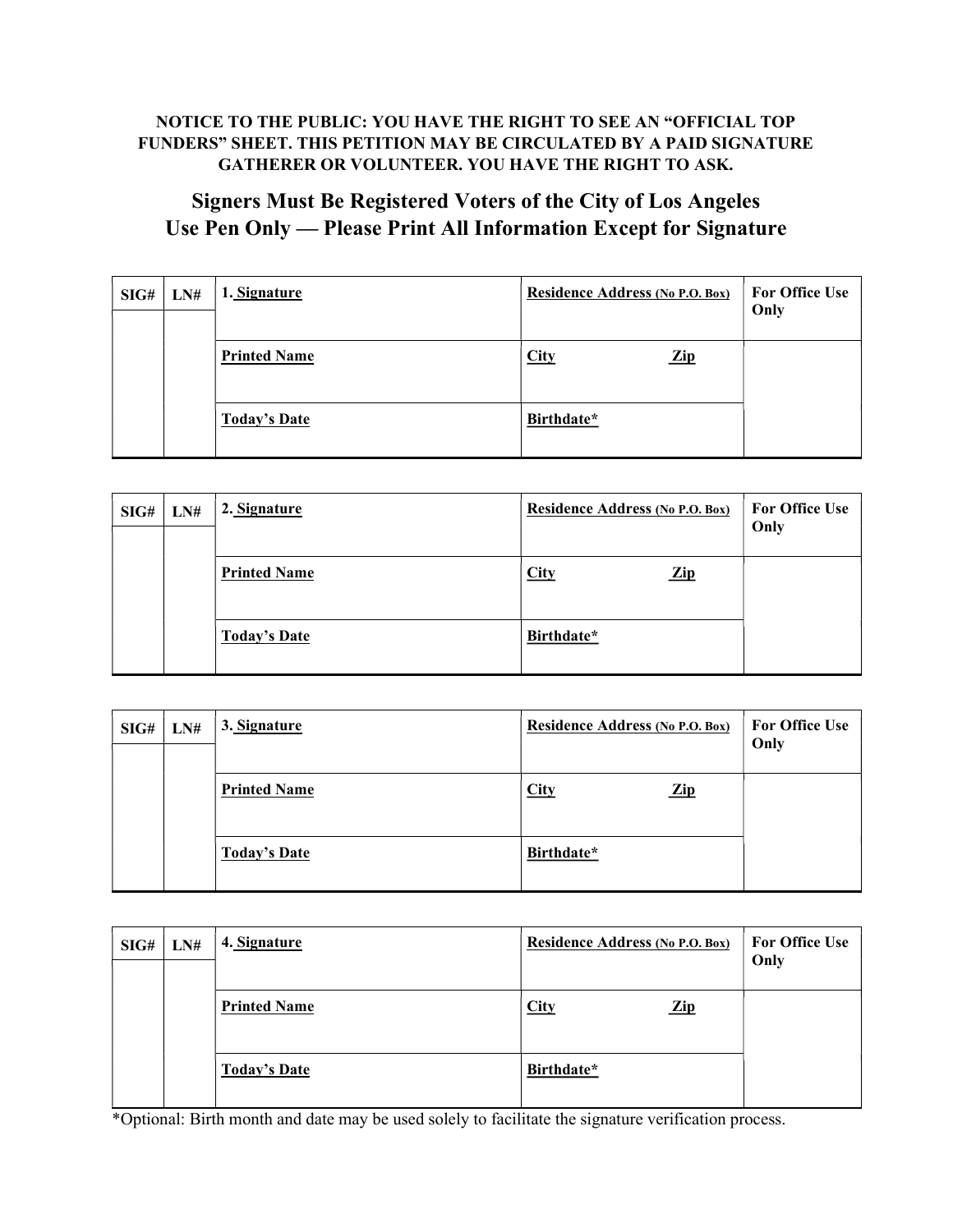#### NOTICE TO THE PUBLIC: YOU HAVE THE RIGHT TO SEE AN "OFFICIAL TOP FUNDERS" SHEET. THIS PETITION MAY BE CIRCULATED BY A PAID SIGNATURE GATHERER OR VOLUNTEER. YOU HAVE THE RIGHT TO ASK.

## Signers Must Be Registered Voters of the City of Los Angeles Use Pen Only — Please Print All Information Except for Signature

| SIG# | LN# | 5. Signature        | <b>Residence Address (No P.O. Box)</b> | <b>For Office Use</b><br>Only |
|------|-----|---------------------|----------------------------------------|-------------------------------|
|      |     | <b>Printed Name</b> | City<br>$\mathbf{Zip}$                 |                               |
|      |     | <b>Today's Date</b> | Birthdate*                             |                               |

| SIG# | LN# | 6. Signature        | <b>Residence Address (No P.O. Box)</b> | <b>For Office Use</b><br>Only |
|------|-----|---------------------|----------------------------------------|-------------------------------|
|      |     | <b>Printed Name</b> | <b>City</b><br>$\mathbf{Zip}$          |                               |
|      |     | <b>Today's Date</b> | Birthdate*                             |                               |

| SIG# | LN# | 7. Signature        | Residence Address (No P.O. Box) | <b>For Office Use</b><br>Only |
|------|-----|---------------------|---------------------------------|-------------------------------|
|      |     | <b>Printed Name</b> | <b>City</b><br>$\mathbf{Zip}$   |                               |
|      |     | <b>Today's Date</b> | Birthdate*                      |                               |

| SIG# | LN# | 8. Signature        | <b>Residence Address (No P.O. Box)</b> | <b>For Office Use</b><br>Only |
|------|-----|---------------------|----------------------------------------|-------------------------------|
|      |     | <b>Printed Name</b> | City<br>$\mathbf{Zip}$                 |                               |
|      |     | <b>Today's Date</b> | Birthdate*                             |                               |

\*Optional: Birth month and date may be used solely to facilitate the signature verification process.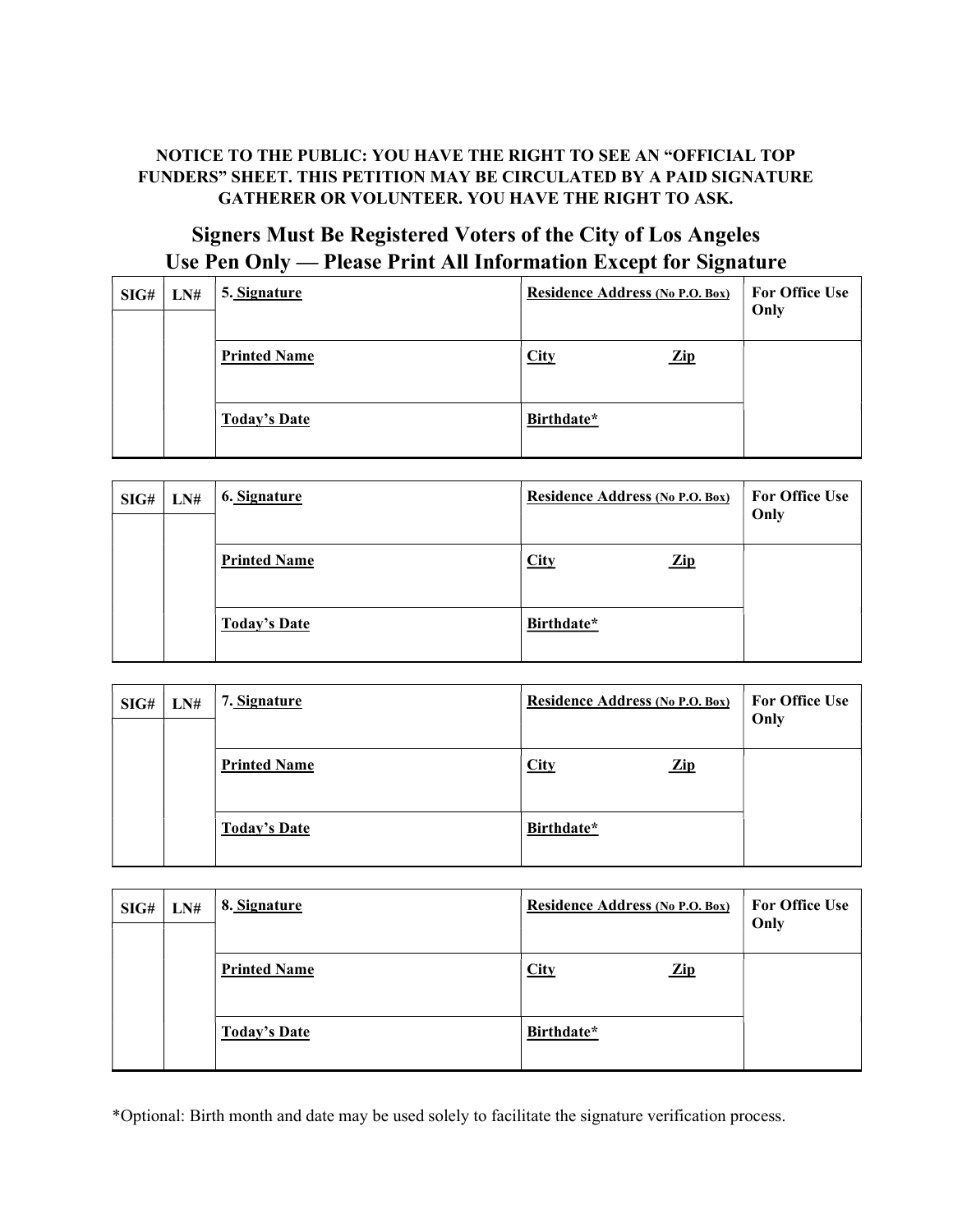#### NOTICE TO THE PUBLIC: YOU HAVE THE RIGHT TO SEE AN "OFFICIAL TOP FUNDERS" SHEET. THIS PETITION MAY BE CIRCULATED BY A PAID SIGNATURE GATHERER OR VOLUNTEER. YOU HAVE THE RIGHT TO ASK.

### Signers Must Be Registered Voters of the City of Los Angeles Use Pen Only — Please Print All Information Except for Signature

| SIG# | LN# | 9. Signature        | Residence Address (No P.O. Box) | <b>For Office Use</b><br>Only |
|------|-----|---------------------|---------------------------------|-------------------------------|
|      |     | <b>Printed Name</b> | <b>City</b><br>$\mathbf{Zip}$   |                               |
|      |     | <b>Today's Date</b> | Birthdate*                      |                               |

| SIG# | LN# | 10. Signature       | <b>Residence Address (No P.O. Box)</b> | <b>For Office Use</b><br>Only |
|------|-----|---------------------|----------------------------------------|-------------------------------|
|      |     | <b>Printed Name</b> | <b>City</b><br>$\mathbf{Zip}$          |                               |
|      |     | <b>Today's Date</b> | Birthdate*                             |                               |

\*Optional: Birth month and date may be used solely to facilitate the signature verification process.

I, and the loss is the best density that my present, precise residential address is

 $\chi$ ; that I was at least 18 years of age at the time I circulated this petition for signatures; that each signature on the attached sheets is genuine and was affixed thereto, on the date shown, in my presence by a separate individual who to me declared himself or herself at the time of signing to be a qualified, registered voter of the City of Los Angeles, and actually residing at the address as above set forth; that each signer's name and address on the attached sheets was either personally written by that signer or completed by someone acting with the authority and on the direction of that signer; and that all of the sheets constituting this petition were fastened together at the time the signatures were appended thereto.

I declare under penalty of perjury that the foregoing is true and correct to the best of my knowledge and belief.

Executed this day of at

\_\_\_\_\_\_\_\_\_\_\_\_\_\_\_\_\_\_\_\_\_ , California.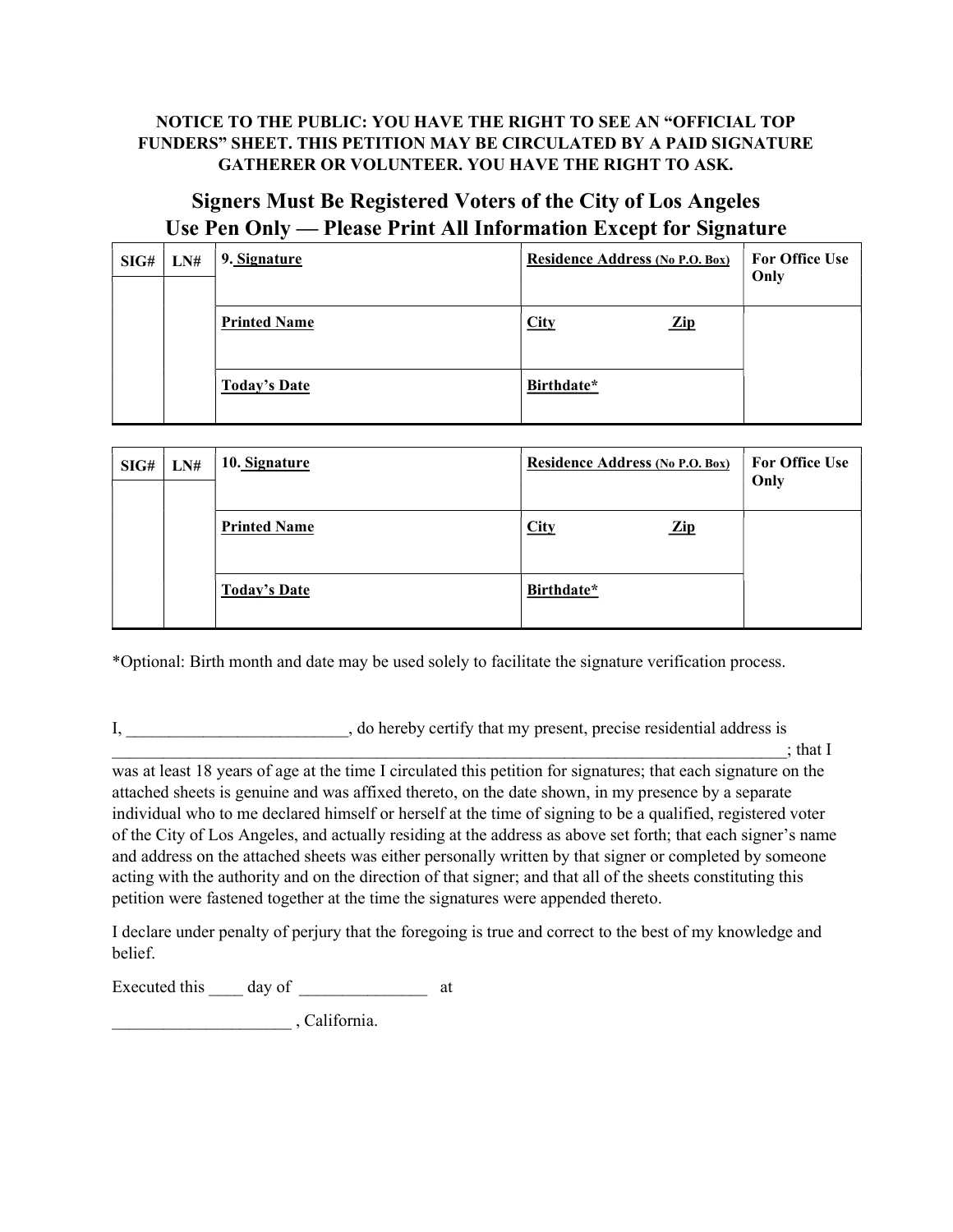The signatures on this petition were collected between  $\frac{1}{2022}$  and  $\frac{1}{2022}$ , and I witnessed each of the signatures being written onto this petition. I showed each signer a valid and unfalsified "Official Top Funders" sheet, as required by

California Elections Code section 107.

Signature of Circulator \_\_\_\_\_\_\_\_\_\_\_\_\_\_\_\_\_\_\_\_\_\_\_\_\_\_\_\_\_\_\_\_\_\_\_\_\_\_\_\_\_\_\_\_\_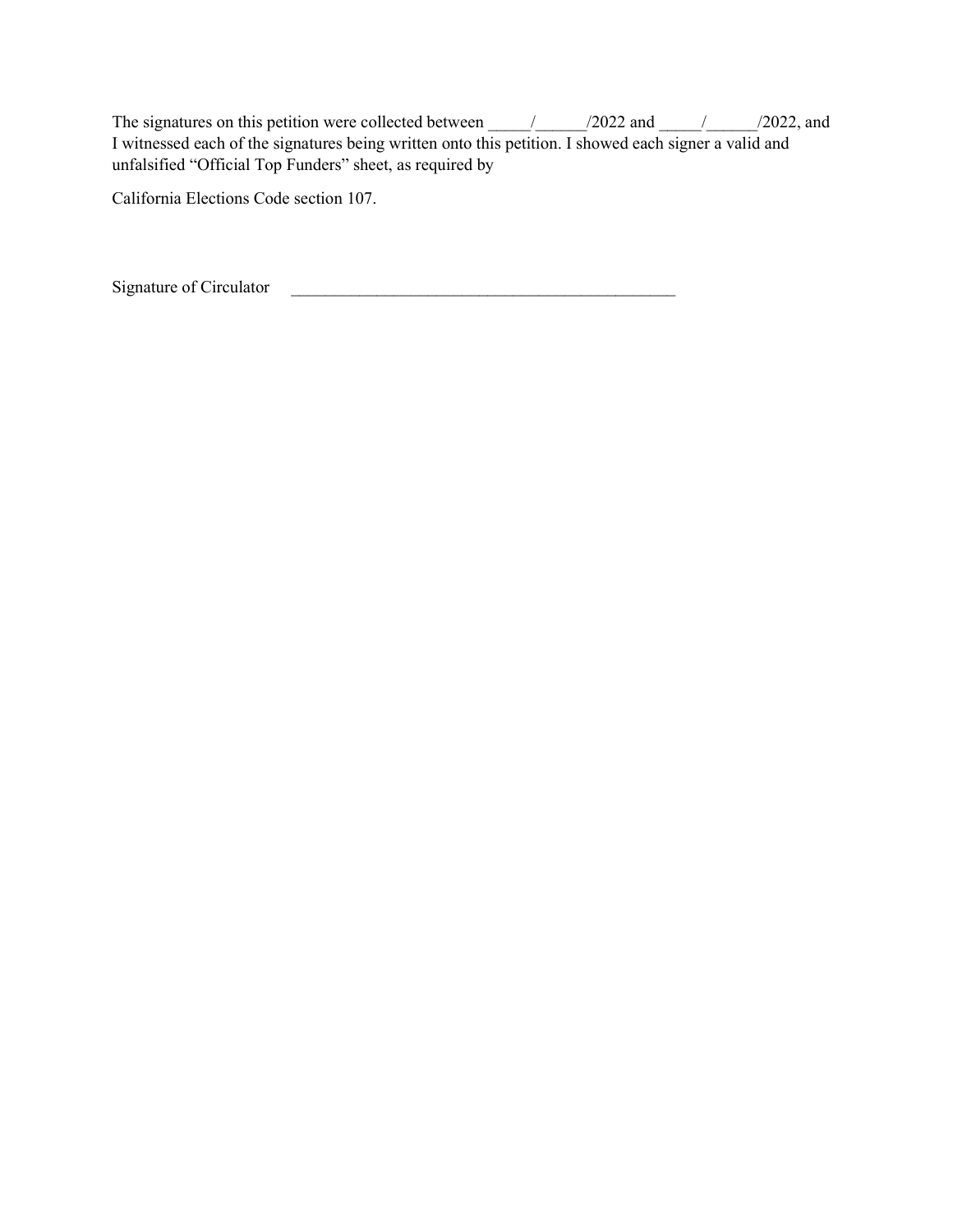## MEDIDA DE LA INICIATIVA PARA SER PRESENTADO DIRECTAMENTE A LOS VOTANTES

Comité de proponentes que son votantes registrados de la Cuidad de Los Angeles, patrocinando la petición:

Daniel Welby, Aaron Bonn, Nathan Fatal, Shawn Osborne, Christopher Stare

Como lo exige el Estatuto, el abogado de la Cuidad ha preparado el siguiente título oficial de la petición y resumen oficial de la petición de las disposiciones primarias de esta medida ordenanza de la iniciativa para ser adoptado por el Ayuntamiento o entregado directamente a los votantes.

### REVOCACIÓN DE LOS REQUISITOS DE LA CIUDAD DE LOS ANGELES RELATIVOS A LA PRUEBA DE VACUNA DE COVID-19 PARA ENTRAR CIERTOS LUGARES. ORDENANZA DE INICIATIVA

La ordenanza propuesta revocaría las reglas existentes en la Cuidad de Los Angeles requiriendo prueba de vacuna con una vacuna de COVID-19 para entrar porciones interiores de ciertos lugares, eventos grandes ocurriendo afuera, y instalaciones municipales. Si la ordenanza propuesta es adoptada, individuales ya no serán requeridos a proporcionar prueba de vacuna para entrar porciones interiores de establecimientos donde se sirve comida y bebida, gimnasios y lugares donde uno trabaja en su estado físico, centros de entretenimiento y recreación, lugares de cuidado personal, y instalaciones municipales. Individuales tampoco serian requeridos a proporcionar prueba de vacuna o prueba negativa de COVID-19 para entrar eventos grandes ocurriendo afuera con entre 5,000 y 9,999 participantes.

#### TEXTO DE LA MEDIDA PROPUESTA:

Ordenanza No. 187219 queda revocada y esta reemplazada con nada.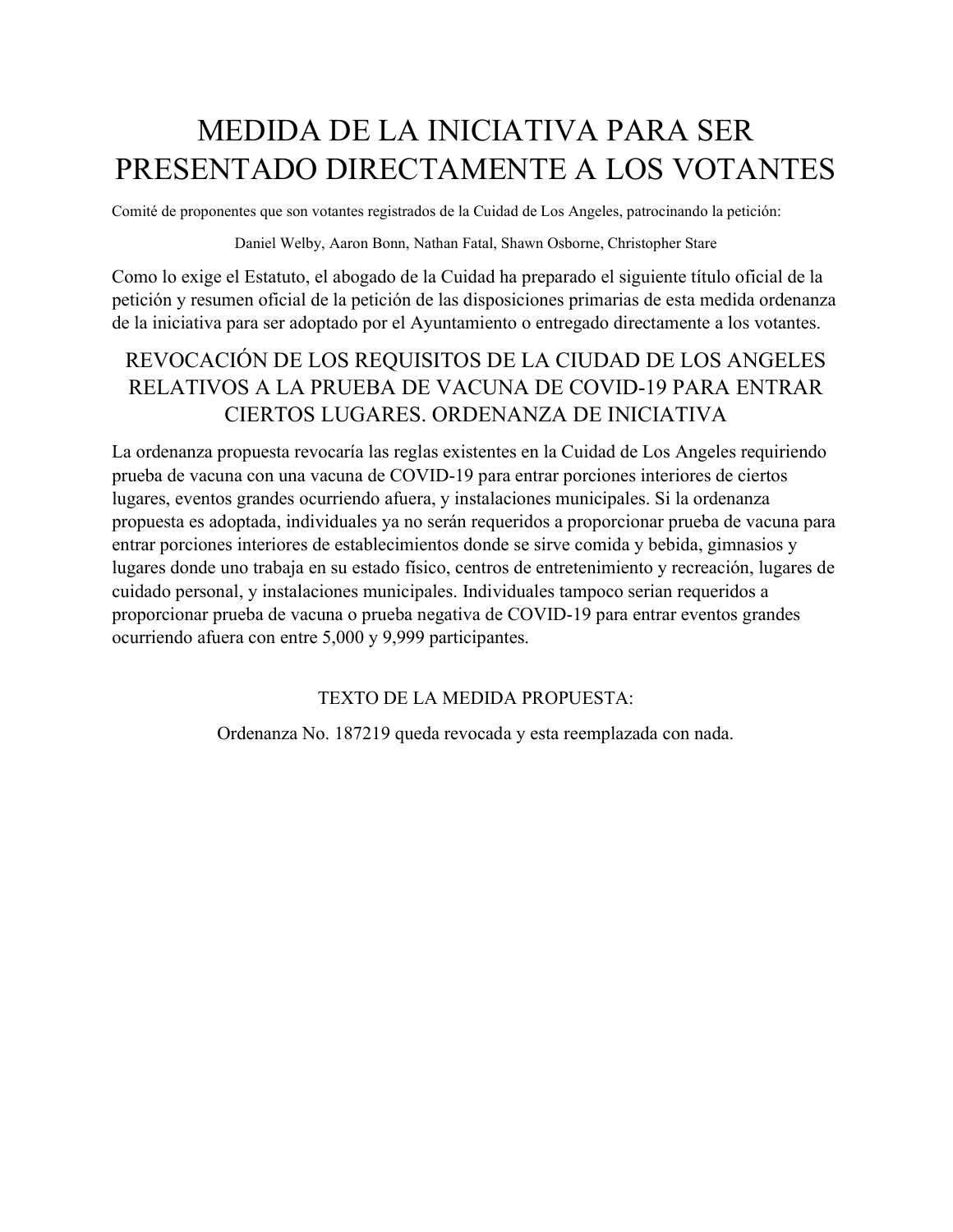### AVISO PARA EL PÚBLICO: TIENE DERECHO A VER LA PÁGINA DE LOS "PRINCIPALES FINANCIADORES OFICIALES". ESTA SOLICITUD PUEDE SER CIRCULADA POR UN RECOLECTOR. DE FIRMAS PAGADO O UN VOLUNTARIO, USTED TIENE DERECHO A PREGUNTAR.

Los firmantes deben ser votantes registrados de la ciudad de Los Ángeles. Use bolígrafo solamente; escriba en letra de imprenta toda la información excepto la firma.

| SIG# | LN# | 1. Firma              | Dirección De Residencia (No<br>Una Casilla De Coreo) | Solo Para Uso<br>Administrativo |
|------|-----|-----------------------|------------------------------------------------------|---------------------------------|
|      |     | <b>Nombre Escrito</b> | Cuidad<br><b>Código Postal</b>                       |                                 |
|      |     | Fecha                 | Fecha de Nacimiento*                                 |                                 |

| SIG# | LN# | 2. Firma              | Dirección De Residencia (No<br>Una Casilla De Coreo) | Solo Para Uso<br>Administrativo |
|------|-----|-----------------------|------------------------------------------------------|---------------------------------|
|      |     | <b>Nombre Escrito</b> | Cuidad<br><b>Código Postal</b>                       |                                 |
|      |     | Fecha                 | Fecha de Nacimiento*                                 |                                 |

| SIG# | LN# | 3. Firma              | Dirección De Residencia (No<br>Una Casilla De Coreo) | Solo Para Uso<br>Administrativo |
|------|-----|-----------------------|------------------------------------------------------|---------------------------------|
|      |     | <b>Nombre Escrito</b> | Cuidad<br><b>Código Postal</b>                       |                                 |
|      |     | Fecha                 | Fecha de Nacimiento*                                 |                                 |

| SIG# | LN# | 4. Firma              | Dirección De Residencia (No<br>Una Casilla De Coreo) | Solo Para Uso<br>Administrativo |
|------|-----|-----------------------|------------------------------------------------------|---------------------------------|
|      |     | <b>Nombre Escrito</b> | Cuidad<br><b>Código Postal</b>                       |                                 |
|      |     | Fecha                 | Fecha de Nacimiento*                                 |                                 |

\*Opcional: El mes y la fecha de nacimiento pueden ser usados únicamente para facilitar el proceso de verificación de firma.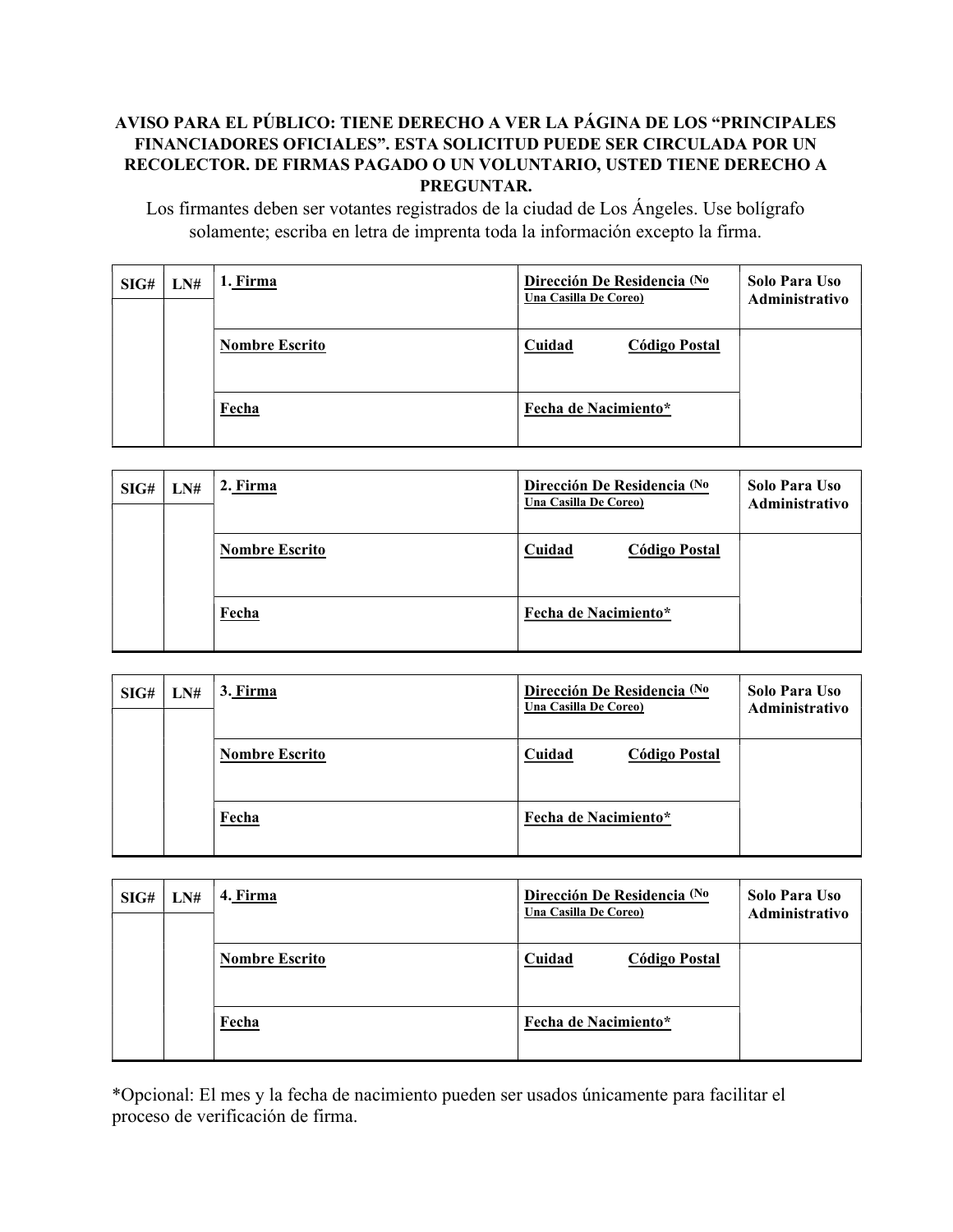### AVISO PARA EL PÚBLICO: TIENE DERECHO A VER LA PÁGINA DE LOS "PRINCIPALES FINANCIADORES OFICIALES". ESTA SOLICITUD PUEDE SER CIRCULADA POR UN RECOLECTOR. DE FIRMAS PAGADO O UN VOLUNTARIO, USTED TIENE DERECHO A PREGUNTAR.

Los firmantes deben ser votantes registrados de la ciudad de Los Ángeles. Use bolígrafo solamente; escriba en letra de imprenta toda la información excepto la firma

| SIG# | LN# | <u>5. Firma</u>       | Dirección De Residencia (No<br>Una Casilla De Coreo) | Solo Para Uso<br>Administrativo |
|------|-----|-----------------------|------------------------------------------------------|---------------------------------|
|      |     | <b>Nombre Escrito</b> | Cuidad<br>Código Postal                              |                                 |
|      |     | Fecha                 | Fecha de Nacimiento*                                 |                                 |

| SIG# | LN# | 6. Firma              | Dirección De Residencia (No<br>Una Casilla De Coreo) | Solo Para Uso<br>Administrativo |
|------|-----|-----------------------|------------------------------------------------------|---------------------------------|
|      |     | <b>Nombre Escrito</b> | Cuidad<br><b>Código Postal</b>                       |                                 |
|      |     | Fecha                 | Fecha de Nacimiento*                                 |                                 |

| SIG# | LN# | 7. Firma              | Dirección De Residencia (No<br>Una Casilla De Coreo) | Solo Para Uso<br>Administrativo |
|------|-----|-----------------------|------------------------------------------------------|---------------------------------|
|      |     | <b>Nombre Escrito</b> | Cuidad<br><b>Código Postal</b>                       |                                 |
|      |     | Fecha                 | Fecha de Nacimiento*                                 |                                 |

| SIG# | LN# | 8. Firma              | Dirección De Residencia (No<br>Una Casilla De Coreo) | Solo Para Uso<br><b>Administrativo</b> |
|------|-----|-----------------------|------------------------------------------------------|----------------------------------------|
|      |     | <b>Nombre Escrito</b> | Cuidad<br><b>Código Postal</b>                       |                                        |
|      |     | Fecha                 | Fecha de Nacimiento*                                 |                                        |

\*Opcional: El mes y la fecha de nacimiento pueden ser usados únicamente para facilitar el proceso de verificación de firma.